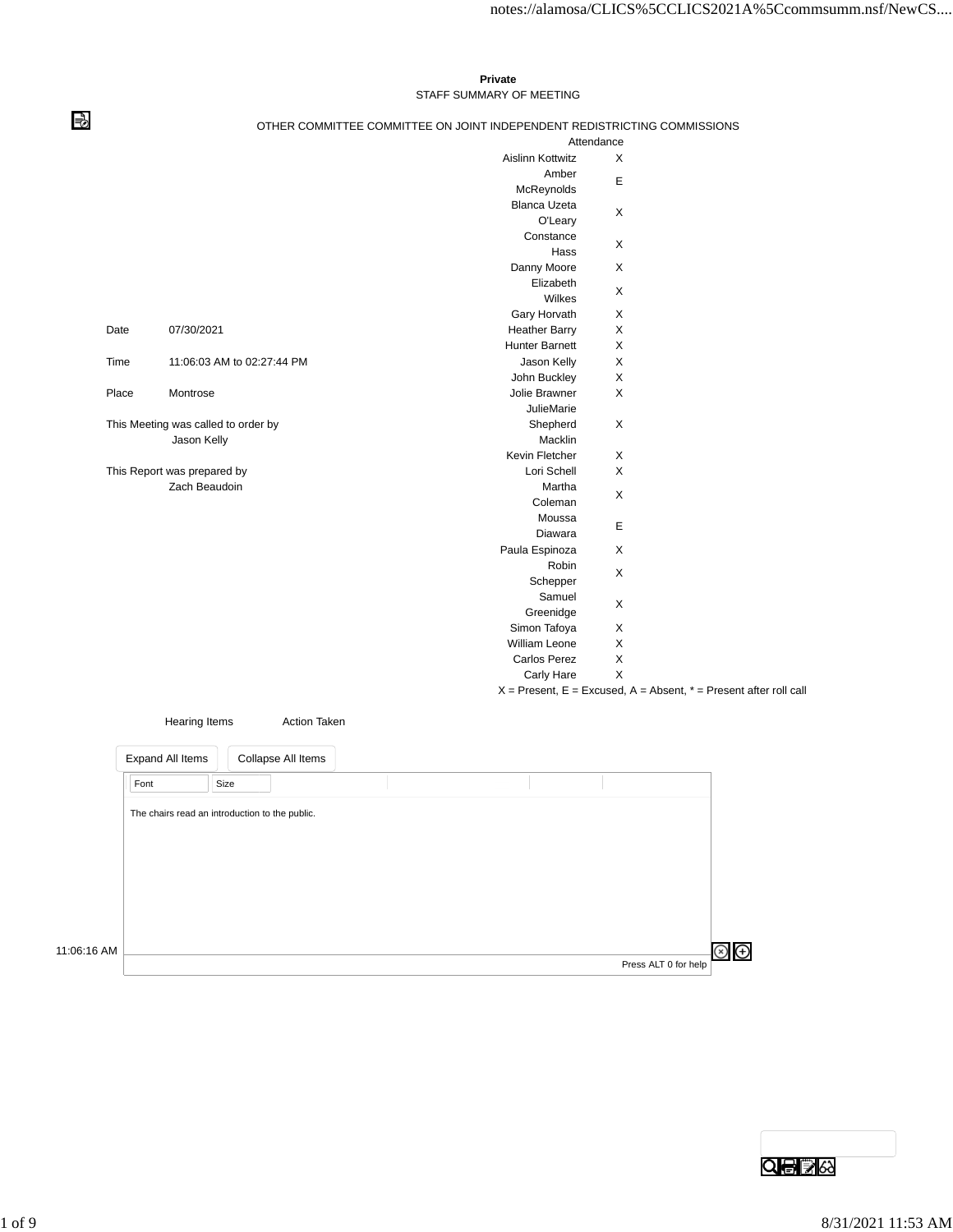|             | Font                                          | Size |                                                                |                                                                                                                                      |                      |                         |
|-------------|-----------------------------------------------|------|----------------------------------------------------------------|--------------------------------------------------------------------------------------------------------------------------------------|----------------------|-------------------------|
|             |                                               |      | Commissioners played the introductory video for redistricting. |                                                                                                                                      |                      |                         |
|             |                                               |      |                                                                |                                                                                                                                      |                      |                         |
|             |                                               |      |                                                                |                                                                                                                                      |                      |                         |
|             |                                               |      |                                                                |                                                                                                                                      |                      |                         |
|             |                                               |      |                                                                |                                                                                                                                      |                      |                         |
|             |                                               |      |                                                                |                                                                                                                                      |                      |                         |
| 11:07:32 AM |                                               |      |                                                                |                                                                                                                                      | Press ALT 0 for help | $\circledcirc$          |
|             |                                               |      |                                                                |                                                                                                                                      |                      |                         |
|             | Font                                          | Size |                                                                |                                                                                                                                      |                      |                         |
|             |                                               |      | mechanical issues rather than emotional and political.         | Mr. Tom Howe, representing self, testified. Mr. Howe gave a presentation to the commissioners asking them to focus on the            |                      |                         |
|             |                                               |      |                                                                |                                                                                                                                      |                      |                         |
|             |                                               |      |                                                                |                                                                                                                                      |                      |                         |
|             |                                               |      |                                                                |                                                                                                                                      |                      |                         |
|             |                                               |      |                                                                |                                                                                                                                      |                      |                         |
| 11:22:40 AM |                                               |      |                                                                |                                                                                                                                      |                      | $\circledcirc$ $\oplus$ |
|             |                                               |      |                                                                |                                                                                                                                      | Press ALT 0 for help |                         |
|             | Font                                          | Size |                                                                |                                                                                                                                      |                      |                         |
|             |                                               |      |                                                                | Mr. Robert Nicholson, representing self, testified. Mr. Nicholson asked to move the San Luis Valley back into CD 3 based on shared   |                      |                         |
|             | interests.                                    |      |                                                                |                                                                                                                                      |                      |                         |
|             |                                               |      |                                                                |                                                                                                                                      |                      |                         |
|             |                                               |      |                                                                |                                                                                                                                      |                      |                         |
|             |                                               |      |                                                                |                                                                                                                                      |                      |                         |
|             |                                               |      |                                                                |                                                                                                                                      |                      |                         |
| 11:26:22 AM |                                               |      |                                                                |                                                                                                                                      | Press ALT 0 for help | $\circledcirc$ $\oplus$ |
|             |                                               |      |                                                                |                                                                                                                                      |                      |                         |
|             | Font                                          | Size |                                                                |                                                                                                                                      |                      |                         |
|             |                                               |      |                                                                | Commissioners asked Mr. Nicholson questions about his testimony and knowledge of the area.                                           |                      |                         |
|             |                                               |      |                                                                |                                                                                                                                      |                      |                         |
|             |                                               |      |                                                                |                                                                                                                                      |                      |                         |
|             |                                               |      |                                                                |                                                                                                                                      |                      |                         |
|             |                                               |      |                                                                |                                                                                                                                      |                      |                         |
|             |                                               |      |                                                                |                                                                                                                                      |                      |                         |
| 11:32:01 AM |                                               |      |                                                                |                                                                                                                                      | Press ALT 0 for help | $\circledast$           |
|             |                                               |      |                                                                |                                                                                                                                      |                      |                         |
|             | Font                                          | Size |                                                                |                                                                                                                                      |                      |                         |
|             | whole with Montrose within the same district. |      |                                                                | Mrs. Linda Gann, representing self, testified. Mrs. Gann expressed support for the preliminary maps but asked that Montezuma be kept |                      |                         |
|             |                                               |      |                                                                |                                                                                                                                      |                      |                         |
|             |                                               |      |                                                                |                                                                                                                                      |                      |                         |
|             |                                               |      |                                                                |                                                                                                                                      |                      |                         |
|             |                                               |      |                                                                |                                                                                                                                      |                      |                         |
| 11:36:47 AM |                                               |      |                                                                |                                                                                                                                      |                      | $\circledast$           |
|             |                                               |      |                                                                |                                                                                                                                      | Press ALT 0 for help |                         |
|             |                                               |      |                                                                |                                                                                                                                      |                      | Q⊜I≩                    |
|             |                                               |      |                                                                |                                                                                                                                      |                      |                         |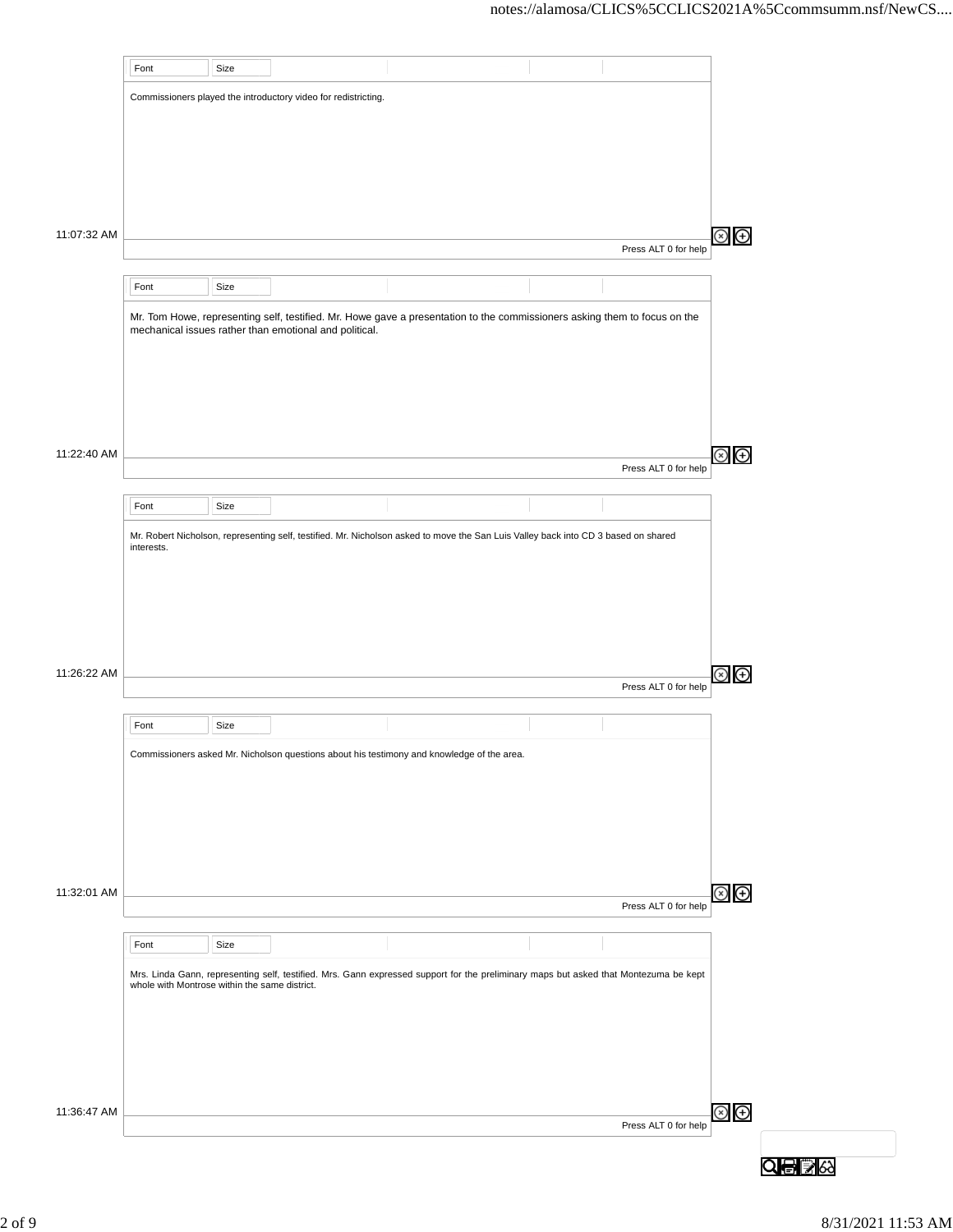|             | Font      | Size |                                                                       |                                                                                                                                                                                                                                                 |                      |                               |
|-------------|-----------|------|-----------------------------------------------------------------------|-------------------------------------------------------------------------------------------------------------------------------------------------------------------------------------------------------------------------------------------------|----------------------|-------------------------------|
|             |           |      |                                                                       | Mrs. Gann testified about access to healthcare and expense of healthcare in the economically disadvantaged communities.                                                                                                                         |                      |                               |
|             |           |      |                                                                       |                                                                                                                                                                                                                                                 |                      |                               |
|             |           |      |                                                                       |                                                                                                                                                                                                                                                 |                      |                               |
|             |           |      |                                                                       |                                                                                                                                                                                                                                                 |                      |                               |
|             |           |      |                                                                       |                                                                                                                                                                                                                                                 |                      |                               |
|             |           |      |                                                                       |                                                                                                                                                                                                                                                 |                      |                               |
|             |           |      |                                                                       |                                                                                                                                                                                                                                                 |                      |                               |
| 11:38:58 AM |           |      |                                                                       |                                                                                                                                                                                                                                                 | Press ALT 0 for help | $\oplus$<br>⊗                 |
|             |           |      |                                                                       |                                                                                                                                                                                                                                                 |                      |                               |
|             | Font      | Size |                                                                       |                                                                                                                                                                                                                                                 |                      |                               |
|             |           |      |                                                                       | Mr. David Whittlesey, representing self, testified. Mr. Whittlesey testified that he has never had a representative from his county while he's                                                                                                  |                      |                               |
|             |           |      |                                                                       | lived in Delta County in his district. Mr. Whittlesey said he'd like more representation as part of the agricultural community.                                                                                                                 |                      |                               |
|             |           |      |                                                                       |                                                                                                                                                                                                                                                 |                      |                               |
|             |           |      |                                                                       |                                                                                                                                                                                                                                                 |                      |                               |
|             |           |      |                                                                       |                                                                                                                                                                                                                                                 |                      |                               |
|             |           |      |                                                                       |                                                                                                                                                                                                                                                 |                      |                               |
|             |           |      |                                                                       |                                                                                                                                                                                                                                                 |                      |                               |
| 11:44:30 AM |           |      |                                                                       |                                                                                                                                                                                                                                                 |                      | $\circledast$ $\circledast$   |
|             |           |      |                                                                       |                                                                                                                                                                                                                                                 | Press ALT 0 for help |                               |
|             | Font      | Size |                                                                       |                                                                                                                                                                                                                                                 |                      |                               |
|             |           |      |                                                                       |                                                                                                                                                                                                                                                 |                      |                               |
|             |           |      | Counties to bridge the Rural and Urban divide as for competitiveness. | Mrs. Cindy Dozier, representing self, testified. Mrs. Dozier would like districts for communities from the Delta, Mesa, and Montrose                                                                                                            |                      |                               |
|             |           |      |                                                                       |                                                                                                                                                                                                                                                 |                      |                               |
|             |           |      |                                                                       |                                                                                                                                                                                                                                                 |                      |                               |
|             |           |      |                                                                       |                                                                                                                                                                                                                                                 |                      |                               |
|             |           |      |                                                                       |                                                                                                                                                                                                                                                 |                      |                               |
|             |           |      |                                                                       |                                                                                                                                                                                                                                                 |                      |                               |
| 11:51:31 AM |           |      |                                                                       |                                                                                                                                                                                                                                                 |                      | $\circledcirc$ $\circledcirc$ |
|             |           |      |                                                                       |                                                                                                                                                                                                                                                 | Press ALT 0 for help |                               |
|             | Font      | Size |                                                                       |                                                                                                                                                                                                                                                 |                      |                               |
|             |           |      |                                                                       |                                                                                                                                                                                                                                                 |                      |                               |
|             |           |      |                                                                       | Mrs. Jen Schumann, representing Mesa County Concerned Citizens, testified. Mrs. Schumann testified that she would like to keep<br>communities of interest together such as those around the Roaring Fork Valley and in Delta and Mesa Counties. |                      |                               |
|             |           |      |                                                                       |                                                                                                                                                                                                                                                 |                      |                               |
|             |           |      |                                                                       |                                                                                                                                                                                                                                                 |                      |                               |
|             |           |      |                                                                       |                                                                                                                                                                                                                                                 |                      |                               |
|             |           |      |                                                                       |                                                                                                                                                                                                                                                 |                      |                               |
|             |           |      |                                                                       |                                                                                                                                                                                                                                                 |                      |                               |
| 11:57:05 AM |           |      |                                                                       |                                                                                                                                                                                                                                                 |                      | $\circledcirc$                |
|             |           |      |                                                                       |                                                                                                                                                                                                                                                 | Press ALT 0 for help |                               |
|             |           |      |                                                                       |                                                                                                                                                                                                                                                 |                      |                               |
|             | Font      | Size |                                                                       |                                                                                                                                                                                                                                                 |                      |                               |
|             | together. |      |                                                                       | Phoebe Benziger, representing self, testified. Ms. Benziger testified that she would like Montrose and Montezuma Counties to remain                                                                                                             |                      |                               |
|             |           |      |                                                                       |                                                                                                                                                                                                                                                 |                      |                               |
|             |           |      |                                                                       |                                                                                                                                                                                                                                                 |                      |                               |
|             |           |      |                                                                       |                                                                                                                                                                                                                                                 |                      |                               |
|             |           |      |                                                                       |                                                                                                                                                                                                                                                 |                      |                               |
|             |           |      |                                                                       |                                                                                                                                                                                                                                                 |                      |                               |
| 12:01:16 PM |           |      |                                                                       |                                                                                                                                                                                                                                                 |                      | $\circledast$                 |
|             |           |      |                                                                       |                                                                                                                                                                                                                                                 | Press ALT 0 for help |                               |
|             |           |      |                                                                       |                                                                                                                                                                                                                                                 |                      |                               |
|             |           |      |                                                                       |                                                                                                                                                                                                                                                 |                      | QBE                           |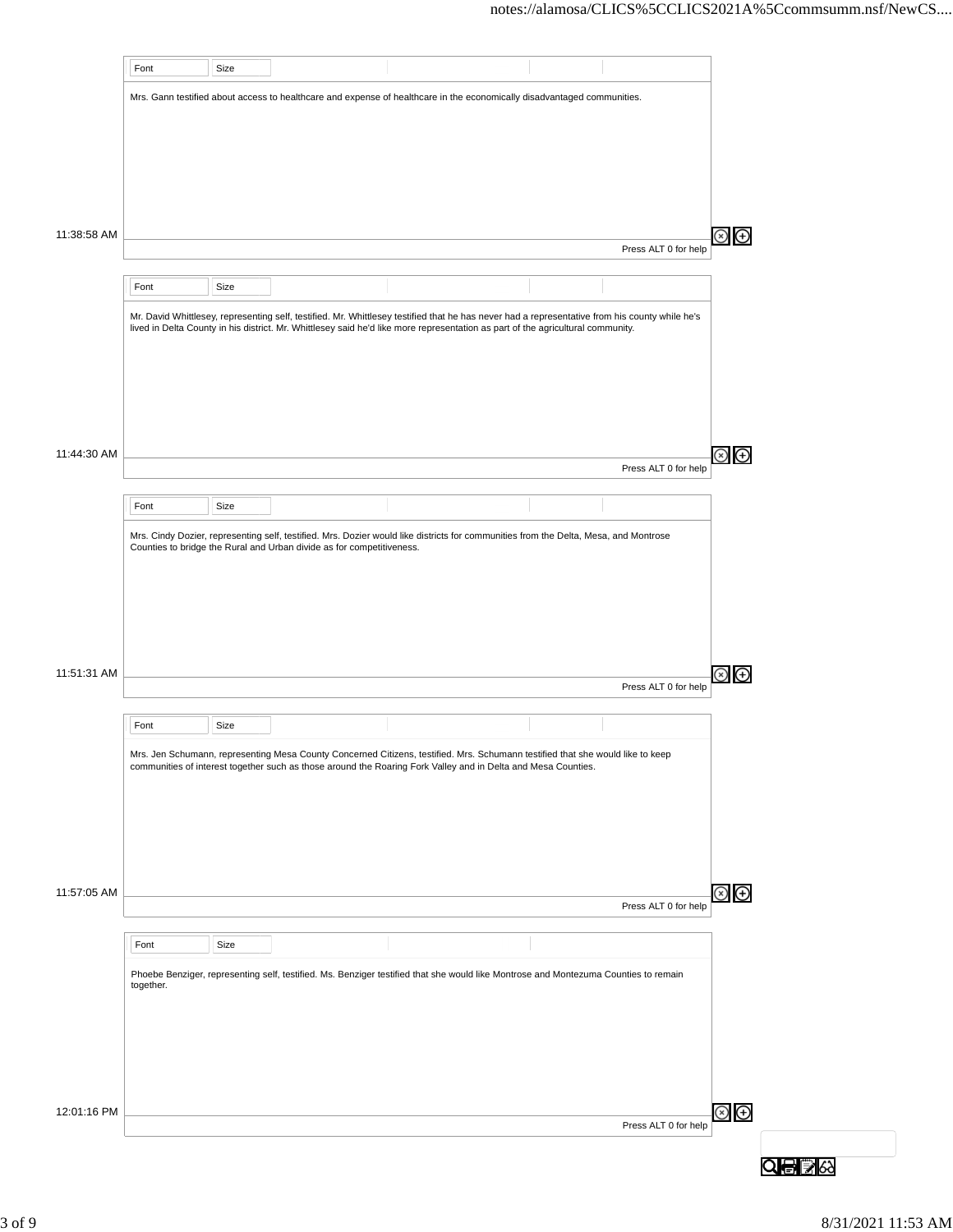|             | Font | Size |                                                                                       |                                                                                                                                                                                                                                                        |                      |               |
|-------------|------|------|---------------------------------------------------------------------------------------|--------------------------------------------------------------------------------------------------------------------------------------------------------------------------------------------------------------------------------------------------------|----------------------|---------------|
|             |      |      |                                                                                       | Ms.Karen Sherman Perez, representing the Hispanic Affairs Project, testified. Ms. Sherman Perez asked that the commission take the                                                                                                                     |                      |               |
|             |      |      | Latinx population into consideration and the rural communities that they work within. |                                                                                                                                                                                                                                                        |                      |               |
|             |      |      |                                                                                       |                                                                                                                                                                                                                                                        |                      |               |
|             |      |      |                                                                                       |                                                                                                                                                                                                                                                        |                      |               |
|             |      |      |                                                                                       |                                                                                                                                                                                                                                                        |                      |               |
|             |      |      |                                                                                       |                                                                                                                                                                                                                                                        |                      |               |
|             |      |      |                                                                                       |                                                                                                                                                                                                                                                        |                      |               |
| 12:05:54 PM |      |      |                                                                                       |                                                                                                                                                                                                                                                        |                      | Θ             |
|             |      |      |                                                                                       |                                                                                                                                                                                                                                                        | Press ALT 0 for help |               |
|             | Font | Size |                                                                                       |                                                                                                                                                                                                                                                        |                      |               |
|             |      |      |                                                                                       |                                                                                                                                                                                                                                                        |                      |               |
|             |      |      | adding parts of the Eastern Slope to complete the needed population.                  | Dr. Tom Mowle, representing self, testified. Dr. Mowle testified that he agrees with keeping the Western Slope together and perhaps                                                                                                                    |                      |               |
|             |      |      |                                                                                       |                                                                                                                                                                                                                                                        |                      |               |
|             |      |      |                                                                                       |                                                                                                                                                                                                                                                        |                      |               |
|             |      |      |                                                                                       |                                                                                                                                                                                                                                                        |                      |               |
|             |      |      |                                                                                       |                                                                                                                                                                                                                                                        |                      |               |
|             |      |      |                                                                                       |                                                                                                                                                                                                                                                        |                      |               |
|             |      |      |                                                                                       |                                                                                                                                                                                                                                                        |                      |               |
| 12:12:23 PM |      |      |                                                                                       |                                                                                                                                                                                                                                                        | Press ALT 0 for help | ⊕             |
|             |      |      |                                                                                       |                                                                                                                                                                                                                                                        |                      |               |
|             | Font | Size |                                                                                       |                                                                                                                                                                                                                                                        |                      |               |
|             |      |      |                                                                                       | Joe Dix, representing self, testified. Mr. Dix testified that Gunnison, Eagle, and Pitkin Counties, are communities that are similar and have                                                                                                          |                      |               |
|             |      |      |                                                                                       |                                                                                                                                                                                                                                                        |                      |               |
| 12:16:06 PM |      |      |                                                                                       |                                                                                                                                                                                                                                                        |                      | ⊕             |
|             |      |      |                                                                                       |                                                                                                                                                                                                                                                        | Press ALT 0 for help |               |
|             |      |      |                                                                                       |                                                                                                                                                                                                                                                        |                      |               |
|             | Font | Size |                                                                                       |                                                                                                                                                                                                                                                        |                      |               |
|             |      |      | that if Delta County is split needs to be well thought out.                           | Commissioner of Delta County Don Suppes, representing self, testified. Commissioner Suppes said that he would like to<br>remain focus on the water shed and the associated issues in the Congressional Districts. For the House District, he testified |                      |               |
| 12:21:46 PM |      |      |                                                                                       |                                                                                                                                                                                                                                                        |                      | $\odot$       |
|             |      |      |                                                                                       |                                                                                                                                                                                                                                                        | Press ALT 0 for help |               |
|             |      |      |                                                                                       |                                                                                                                                                                                                                                                        |                      |               |
|             | Font | Size |                                                                                       |                                                                                                                                                                                                                                                        |                      |               |
|             |      |      |                                                                                       | Mr. Dan Chancellor, representing self, testified. Mr. Chancellor testified that federal land management is critical to the area. He said that                                                                                                          |                      |               |
|             |      |      | mountain communities and National Parks should be kept together.                      |                                                                                                                                                                                                                                                        |                      |               |
| 12:23:12 PM |      |      |                                                                                       |                                                                                                                                                                                                                                                        |                      | $\circledast$ |
|             |      |      |                                                                                       |                                                                                                                                                                                                                                                        | Press ALT 0 for help |               |
|             |      |      |                                                                                       |                                                                                                                                                                                                                                                        |                      |               |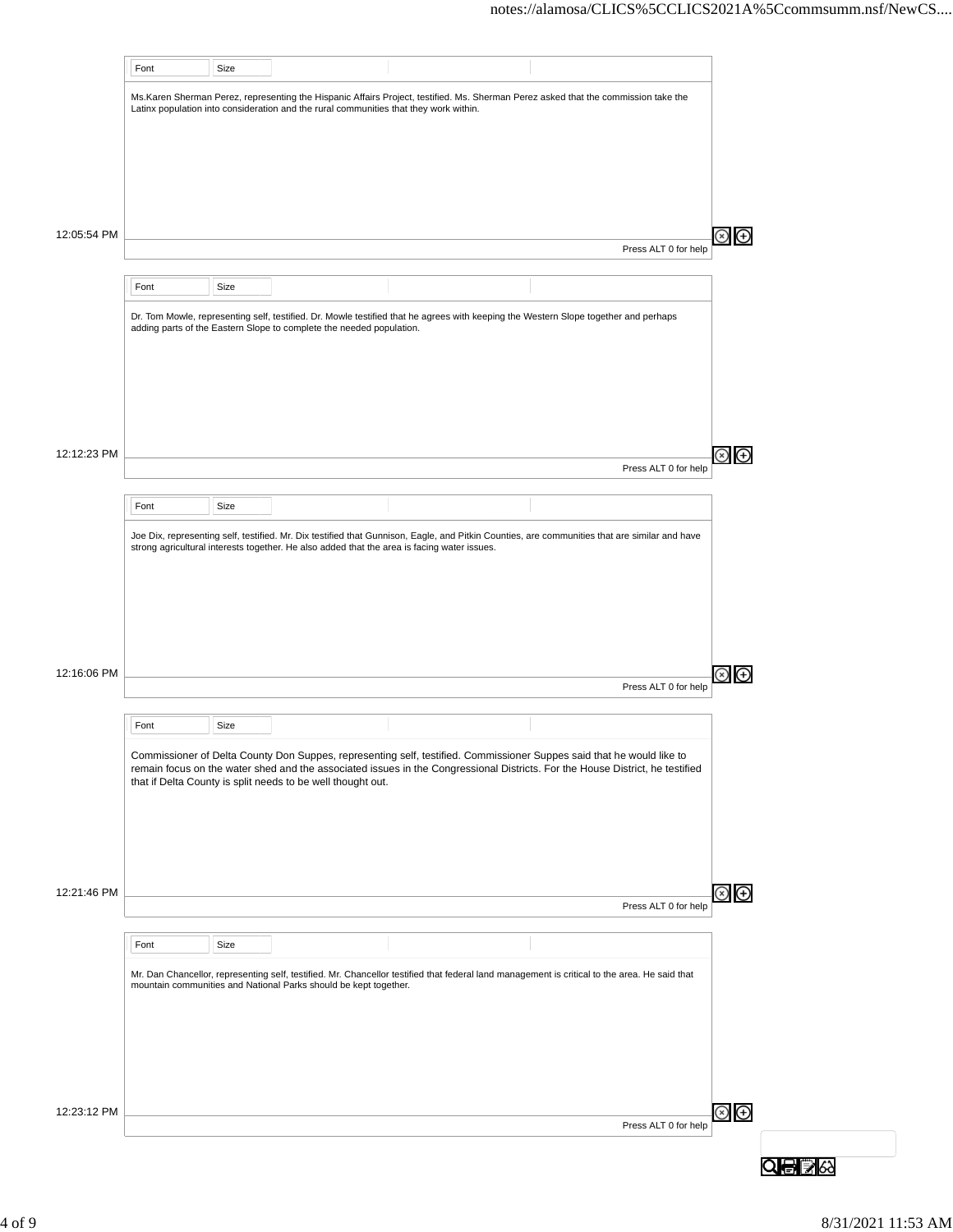|             | Font                                              | Size |                                                                                 |                                                                                                                                                   |                      |                              |         |
|-------------|---------------------------------------------------|------|---------------------------------------------------------------------------------|---------------------------------------------------------------------------------------------------------------------------------------------------|----------------------|------------------------------|---------|
|             |                                                   |      | creates a competitive district. She asked to keep similar communities together. | Ms. Dea Jacobson, representing self, testified. Ms. Jacobson testified that the 3rd congressional district protectd incumbents rather than        |                      |                              |         |
|             |                                                   |      |                                                                                 |                                                                                                                                                   |                      |                              |         |
|             |                                                   |      |                                                                                 |                                                                                                                                                   |                      |                              |         |
| 12:29:48 PM |                                                   |      |                                                                                 |                                                                                                                                                   |                      | $\bigoplus$                  |         |
|             |                                                   |      |                                                                                 |                                                                                                                                                   | Press ALT 0 for help |                              |         |
|             | Font                                              | Size |                                                                                 |                                                                                                                                                   |                      |                              |         |
|             | issues are different and interests are different. |      |                                                                                 | Ms. Chris Rourke, representing self, testified. Ms. Rourke testified that Gunnison County is bunched in with ski counties but its watershed       |                      |                              |         |
|             |                                                   |      |                                                                                 |                                                                                                                                                   |                      |                              |         |
|             |                                                   |      |                                                                                 |                                                                                                                                                   |                      |                              |         |
|             |                                                   |      |                                                                                 |                                                                                                                                                   |                      |                              |         |
| 12:38:37 PM |                                                   |      |                                                                                 |                                                                                                                                                   | Press ALT 0 for help | $\bigoplus$<br>$\mathbf{x})$ |         |
|             |                                                   |      |                                                                                 |                                                                                                                                                   |                      |                              |         |
|             | Font                                              | Size |                                                                                 |                                                                                                                                                   |                      |                              |         |
|             |                                                   |      | Commissioners asked Ms. Rourke questions on her testimony and experience.       |                                                                                                                                                   |                      |                              |         |
|             |                                                   |      |                                                                                 |                                                                                                                                                   |                      |                              |         |
|             |                                                   |      |                                                                                 |                                                                                                                                                   |                      |                              |         |
|             |                                                   |      |                                                                                 |                                                                                                                                                   |                      |                              |         |
| 12:51:56 PM |                                                   |      |                                                                                 |                                                                                                                                                   | Press ALT 0 for help | $\bigoplus$<br>$\circledast$ |         |
|             | Font                                              | Size |                                                                                 |                                                                                                                                                   |                      |                              |         |
|             |                                                   |      |                                                                                 | Mr. Spencer Hamner, representing self, testified. Mr. Hamner testified that he likes the proposed maps because they provide more                  |                      |                              |         |
|             | representation to the Western Slope.              |      |                                                                                 |                                                                                                                                                   |                      |                              |         |
|             |                                                   |      |                                                                                 |                                                                                                                                                   |                      |                              |         |
|             |                                                   |      |                                                                                 |                                                                                                                                                   |                      |                              |         |
| 12:58:58 PM |                                                   |      |                                                                                 |                                                                                                                                                   |                      | $\circledast$                |         |
|             |                                                   |      |                                                                                 |                                                                                                                                                   | Press ALT 0 for help |                              |         |
|             | Font                                              | Size |                                                                                 |                                                                                                                                                   |                      |                              |         |
|             | education, watersheds, and other services.        |      |                                                                                 | Mr. Harry Pierce, representing self, testified. Mr. Pierce testified that splitting up Delta County harms the interests of the county in terms of |                      |                              |         |
|             |                                                   |      |                                                                                 |                                                                                                                                                   |                      |                              |         |
|             |                                                   |      |                                                                                 |                                                                                                                                                   |                      |                              |         |
|             |                                                   |      |                                                                                 |                                                                                                                                                   |                      |                              |         |
| 01:00:58 PM |                                                   |      |                                                                                 |                                                                                                                                                   |                      | $\circledcirc$               |         |
|             |                                                   |      |                                                                                 |                                                                                                                                                   | Press ALT 0 for help |                              |         |
|             |                                                   |      |                                                                                 |                                                                                                                                                   |                      |                              | Q骨  ≫ ☆ |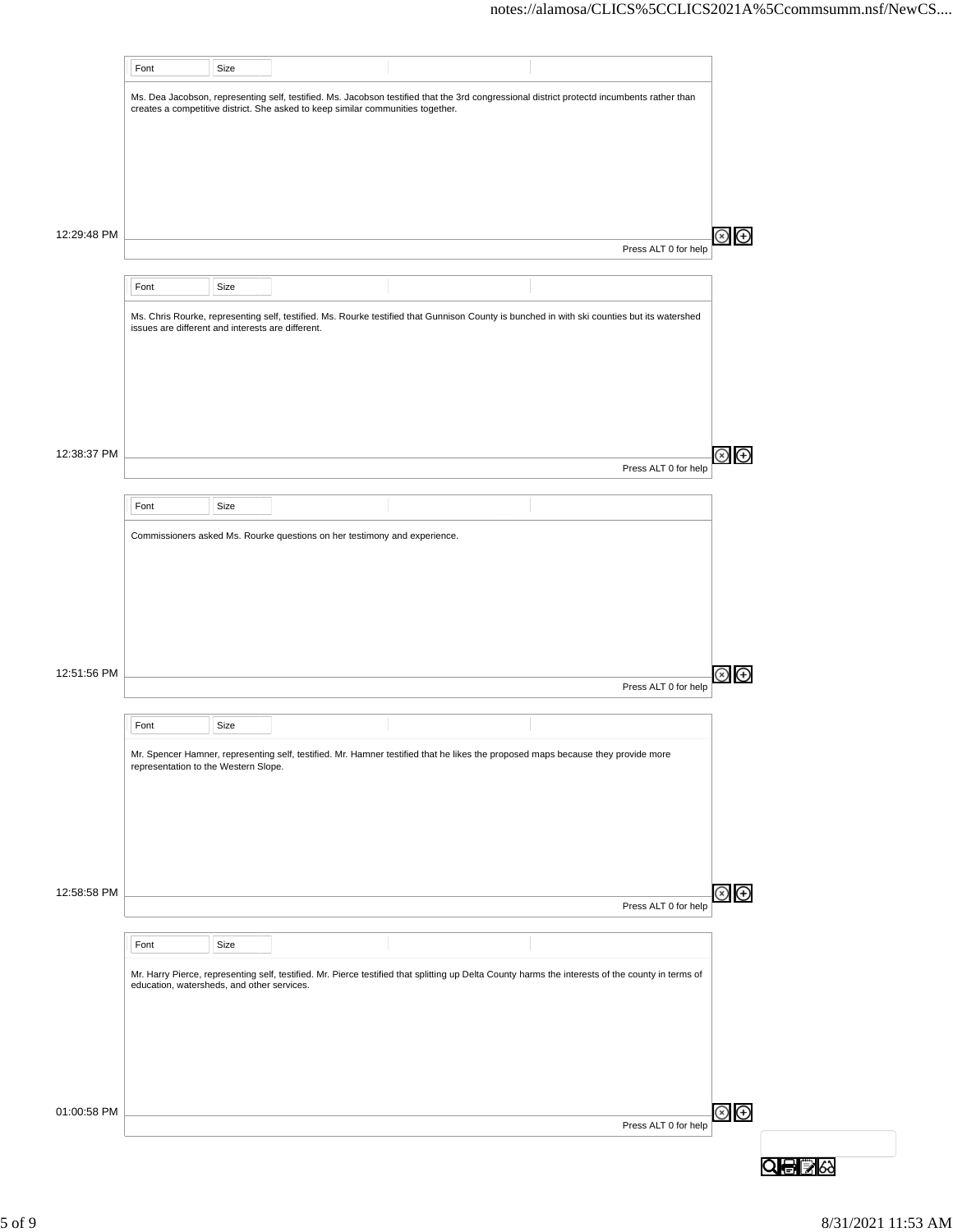|             | Font           | Size |                                                               |                                                                                                                                             |                      |  |
|-------------|----------------|------|---------------------------------------------------------------|---------------------------------------------------------------------------------------------------------------------------------------------|----------------------|--|
|             | into the area. |      |                                                               | Ms. Laurie Gery, representing self, testified. Ms. Gery testified that Gunnison County is facing a strain on resources due to people coming |                      |  |
|             |                |      |                                                               |                                                                                                                                             |                      |  |
|             |                |      |                                                               |                                                                                                                                             |                      |  |
|             |                |      |                                                               |                                                                                                                                             |                      |  |
| 01:03:23 PM |                |      |                                                               |                                                                                                                                             |                      |  |
|             |                |      |                                                               |                                                                                                                                             | Press ALT 0 for help |  |
|             | Font           | Size |                                                               |                                                                                                                                             |                      |  |
|             |                |      |                                                               | Ms. Joan May, representing self, testified. Ms. May testified that she believes that CD 3 should be more competitive.                       |                      |  |
|             |                |      |                                                               |                                                                                                                                             |                      |  |
|             |                |      |                                                               |                                                                                                                                             |                      |  |
|             |                |      |                                                               |                                                                                                                                             |                      |  |
|             |                |      |                                                               |                                                                                                                                             |                      |  |
| 01:07:52 PM |                |      |                                                               |                                                                                                                                             | Press ALT 0 for help |  |
|             | Font           | Size |                                                               |                                                                                                                                             |                      |  |
|             |                |      | Commissioners asked Ms. May questions on her testimony.       |                                                                                                                                             |                      |  |
|             |                |      |                                                               |                                                                                                                                             |                      |  |
|             |                |      |                                                               |                                                                                                                                             |                      |  |
|             |                |      |                                                               |                                                                                                                                             |                      |  |
|             |                |      |                                                               |                                                                                                                                             |                      |  |
| 01:15:50 PM |                |      |                                                               |                                                                                                                                             |                      |  |
|             |                |      |                                                               |                                                                                                                                             | Press ALT 0 for help |  |
|             | Font           | Size |                                                               |                                                                                                                                             |                      |  |
|             | districts.     |      |                                                               | Mr John Harold, representing self, testified. Mr. Harold testified that he believes that competitiveness is very important for drawing      |                      |  |
|             |                |      |                                                               |                                                                                                                                             |                      |  |
|             |                |      |                                                               |                                                                                                                                             |                      |  |
|             |                |      |                                                               |                                                                                                                                             |                      |  |
|             |                |      |                                                               |                                                                                                                                             |                      |  |
| 01:18:08 PM |                |      |                                                               |                                                                                                                                             | Press ALT 0 for help |  |
|             | Font           | Size |                                                               |                                                                                                                                             |                      |  |
|             |                |      | Commissioners asked Mr. Harold questions about his testimony. |                                                                                                                                             |                      |  |
|             |                |      |                                                               |                                                                                                                                             |                      |  |
|             |                |      |                                                               |                                                                                                                                             |                      |  |
|             |                |      |                                                               |                                                                                                                                             |                      |  |
|             |                |      |                                                               |                                                                                                                                             |                      |  |
| 01:26:00 PM |                |      |                                                               |                                                                                                                                             |                      |  |
|             |                |      |                                                               |                                                                                                                                             | Press ALT 0 for help |  |
|             |                |      |                                                               |                                                                                                                                             |                      |  |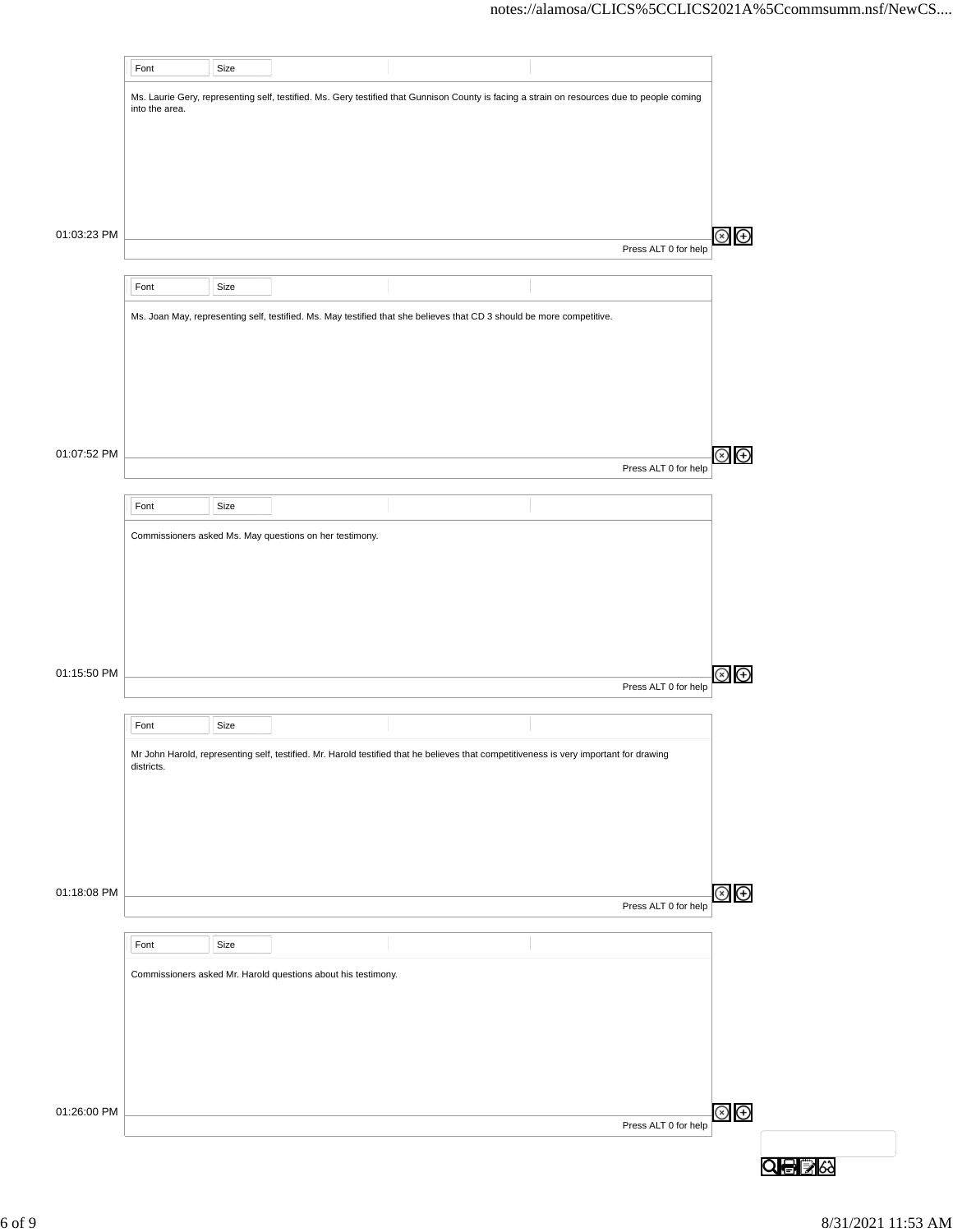|             | Font                                               | Size |                                                                        |                                                                                                                                               |                      |                                                         |
|-------------|----------------------------------------------------|------|------------------------------------------------------------------------|-----------------------------------------------------------------------------------------------------------------------------------------------|----------------------|---------------------------------------------------------|
|             |                                                    |      | asked that the legislative maps account for similar water systems.     | State Representative Marc Catlin, representing self, testified. Mr. Catlin testified that Delta and Montrose have similar water issues and    |                      |                                                         |
|             |                                                    |      |                                                                        |                                                                                                                                               |                      |                                                         |
|             |                                                    |      |                                                                        |                                                                                                                                               |                      |                                                         |
|             |                                                    |      |                                                                        |                                                                                                                                               |                      |                                                         |
| 01:29:36 PM |                                                    |      |                                                                        |                                                                                                                                               | Press ALT 0 for help | $\left( \begin{smallmatrix} +\end{smallmatrix} \right)$ |
|             | Font                                               | Size |                                                                        |                                                                                                                                               |                      |                                                         |
|             |                                                    |      |                                                                        | Ms. Mary Dodd, representing self, testified. Ms. Dodd testified that she would like Montezuma County to be whole with Montrose County.        |                      |                                                         |
|             |                                                    |      |                                                                        | She also testified that the educational interests of Montezuma are more similar to Montrose.                                                  |                      |                                                         |
|             |                                                    |      |                                                                        |                                                                                                                                               |                      |                                                         |
|             |                                                    |      |                                                                        |                                                                                                                                               |                      |                                                         |
| 01:35:43 PM |                                                    |      |                                                                        |                                                                                                                                               |                      | ⊕                                                       |
|             |                                                    |      |                                                                        |                                                                                                                                               | Press ALT 0 for help |                                                         |
|             | Font                                               | Size |                                                                        |                                                                                                                                               |                      |                                                         |
|             |                                                    |      | preliminary maps help. He also asked that Delta County not be split.   | Gary Hubbell, representing self, testified. Mr. Hubbell testified that in the current maps Delta County has little representation and the     |                      |                                                         |
|             |                                                    |      |                                                                        |                                                                                                                                               |                      |                                                         |
|             |                                                    |      |                                                                        |                                                                                                                                               |                      |                                                         |
|             |                                                    |      |                                                                        |                                                                                                                                               |                      |                                                         |
| 01:41:02 PM |                                                    |      |                                                                        |                                                                                                                                               | Press ALT 0 for help | $\rm \scriptstyle{(+)}$                                 |
|             | Font                                               | Size |                                                                        |                                                                                                                                               |                      |                                                         |
|             |                                                    |      |                                                                        | Mr. William Patterson, representing self, testified. Mr. Patterson testified that he agrees with Mr. Harold and would like to see many of the |                      |                                                         |
|             |                                                    |      | southwestern counties such as Delta and Montezuma whole with Montrose. |                                                                                                                                               |                      |                                                         |
|             |                                                    |      |                                                                        |                                                                                                                                               |                      |                                                         |
|             |                                                    |      |                                                                        |                                                                                                                                               |                      |                                                         |
|             |                                                    |      |                                                                        |                                                                                                                                               |                      | ⊗<br>⊕                                                  |
| 01:48:11 PM |                                                    |      |                                                                        |                                                                                                                                               | Press ALT 0 for help |                                                         |
|             | Font                                               | Size |                                                                        |                                                                                                                                               |                      |                                                         |
|             | the other communities included in their districts. |      |                                                                        | Mr. Lonald Kugler, representing self, testified. Mr. Kugler testified Mesa and Delta Counties are similar and are not very compatible with    |                      |                                                         |
|             |                                                    |      |                                                                        |                                                                                                                                               |                      |                                                         |
|             |                                                    |      |                                                                        |                                                                                                                                               |                      |                                                         |
|             |                                                    |      |                                                                        |                                                                                                                                               |                      |                                                         |
| 01:50:33 PM |                                                    |      |                                                                        |                                                                                                                                               |                      | $\odot$ $\odot$                                         |
|             |                                                    |      |                                                                        |                                                                                                                                               | Press ALT 0 for help |                                                         |
|             |                                                    |      |                                                                        |                                                                                                                                               |                      |                                                         |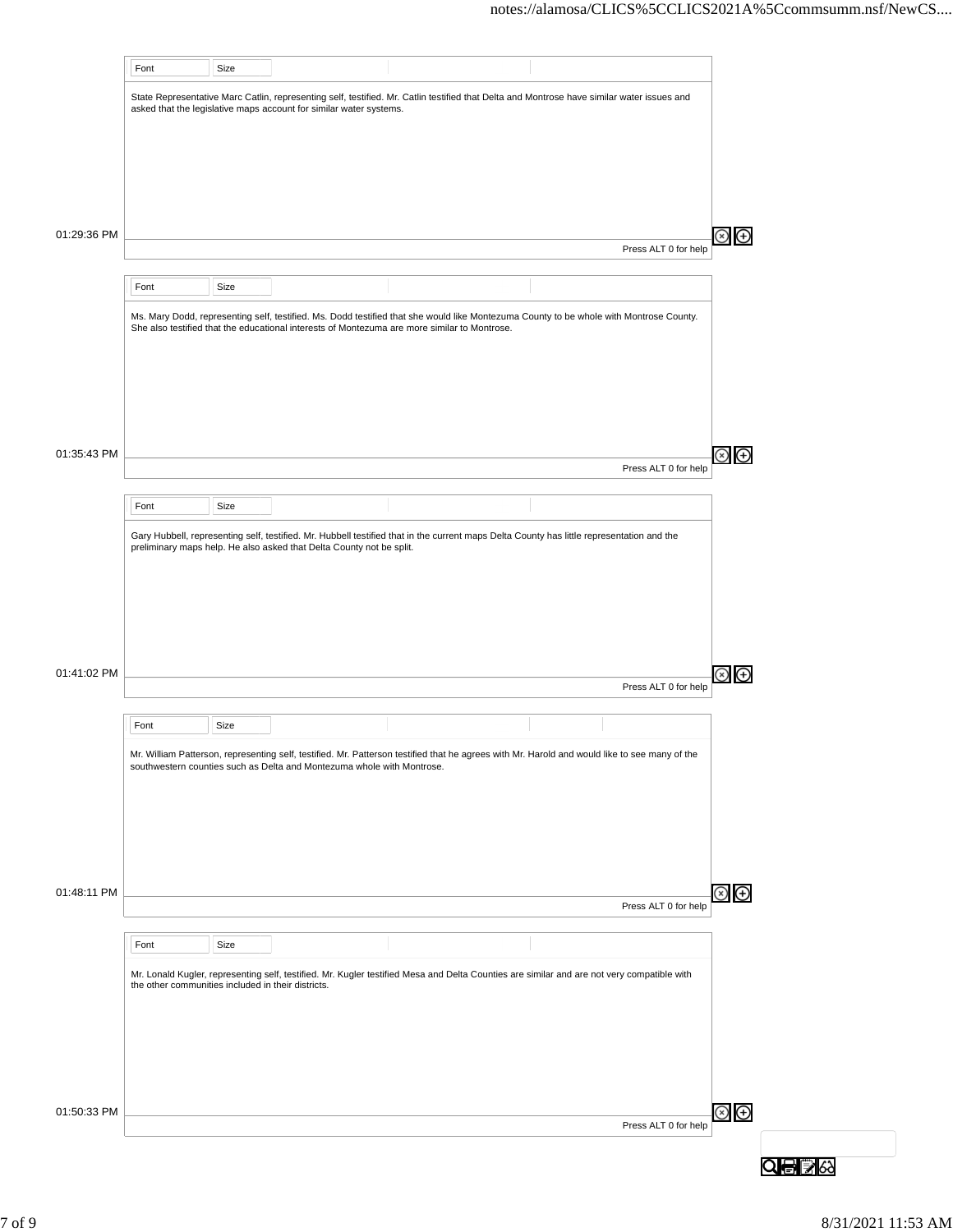|             | Font              | Size |                                                               |                                                                                                                                               |                      |                |
|-------------|-------------------|------|---------------------------------------------------------------|-----------------------------------------------------------------------------------------------------------------------------------------------|----------------------|----------------|
|             |                   |      | she thinks that the San Luis Valley is probably more similar. | Connie Pittenger, representing self, testified. Ms. Pittenger testified that she thinks Pueblo isn't compatible with the Western Slope, but   |                      |                |
|             |                   |      |                                                               |                                                                                                                                               |                      |                |
|             |                   |      |                                                               |                                                                                                                                               |                      |                |
|             |                   |      |                                                               |                                                                                                                                               |                      |                |
| 01:53:05 PM |                   |      |                                                               |                                                                                                                                               | Press ALT 0 for help | Θ<br>(x)       |
|             |                   |      |                                                               |                                                                                                                                               |                      |                |
|             | Font              | Size |                                                               |                                                                                                                                               |                      |                |
|             |                   |      | districts to be more compact and accessible for the citizens. | Brian White, representing self, testified. Mr. White testified that water issues for the Western Slope are important and suggested that the   |                      |                |
|             |                   |      |                                                               |                                                                                                                                               |                      |                |
|             |                   |      |                                                               |                                                                                                                                               |                      |                |
|             |                   |      |                                                               |                                                                                                                                               |                      |                |
| 01:58:37 PM |                   |      |                                                               |                                                                                                                                               | Press ALT 0 for help | ⊕              |
|             |                   |      |                                                               |                                                                                                                                               |                      |                |
|             | Font              | Size |                                                               |                                                                                                                                               |                      |                |
|             | San Louis Valley. |      |                                                               | Shanna Yaussi, representing self, testified. Ms. Yaussi testified that rural parts of Larimer County might fit better in CD 3 or parts of the |                      |                |
|             |                   |      |                                                               |                                                                                                                                               |                      |                |
|             |                   |      |                                                               |                                                                                                                                               |                      |                |
|             |                   |      |                                                               |                                                                                                                                               |                      |                |
| 02:02:59 PM |                   |      |                                                               |                                                                                                                                               | Press ALT 0 for help | Θ              |
|             |                   |      |                                                               |                                                                                                                                               |                      |                |
|             | Font              | Size |                                                               |                                                                                                                                               |                      |                |
|             |                   |      |                                                               | Joe Carbetta, representing self, testified. Mr. Carbetta testified that the proposed house districts do not provide fair representation.      |                      |                |
|             |                   |      |                                                               |                                                                                                                                               |                      |                |
|             |                   |      |                                                               |                                                                                                                                               |                      |                |
|             |                   |      |                                                               |                                                                                                                                               |                      |                |
| 02:08:49 PM |                   |      |                                                               |                                                                                                                                               | Press ALT 0 for help | $\circledast$  |
|             |                   |      |                                                               |                                                                                                                                               |                      |                |
|             | Font              | Size |                                                               |                                                                                                                                               |                      |                |
|             |                   |      |                                                               | Rob Miller, representing himself, testified. Mr. Miller testified that he would like to see CD 3 be more competitive.                         |                      |                |
|             |                   |      |                                                               |                                                                                                                                               |                      |                |
|             |                   |      |                                                               |                                                                                                                                               |                      |                |
|             |                   |      |                                                               |                                                                                                                                               |                      |                |
| 02:12:19 PM |                   |      |                                                               |                                                                                                                                               | Press ALT 0 for help | $\circledcirc$ |
|             |                   |      |                                                               |                                                                                                                                               |                      |                |
|             |                   |      |                                                               |                                                                                                                                               |                      |                |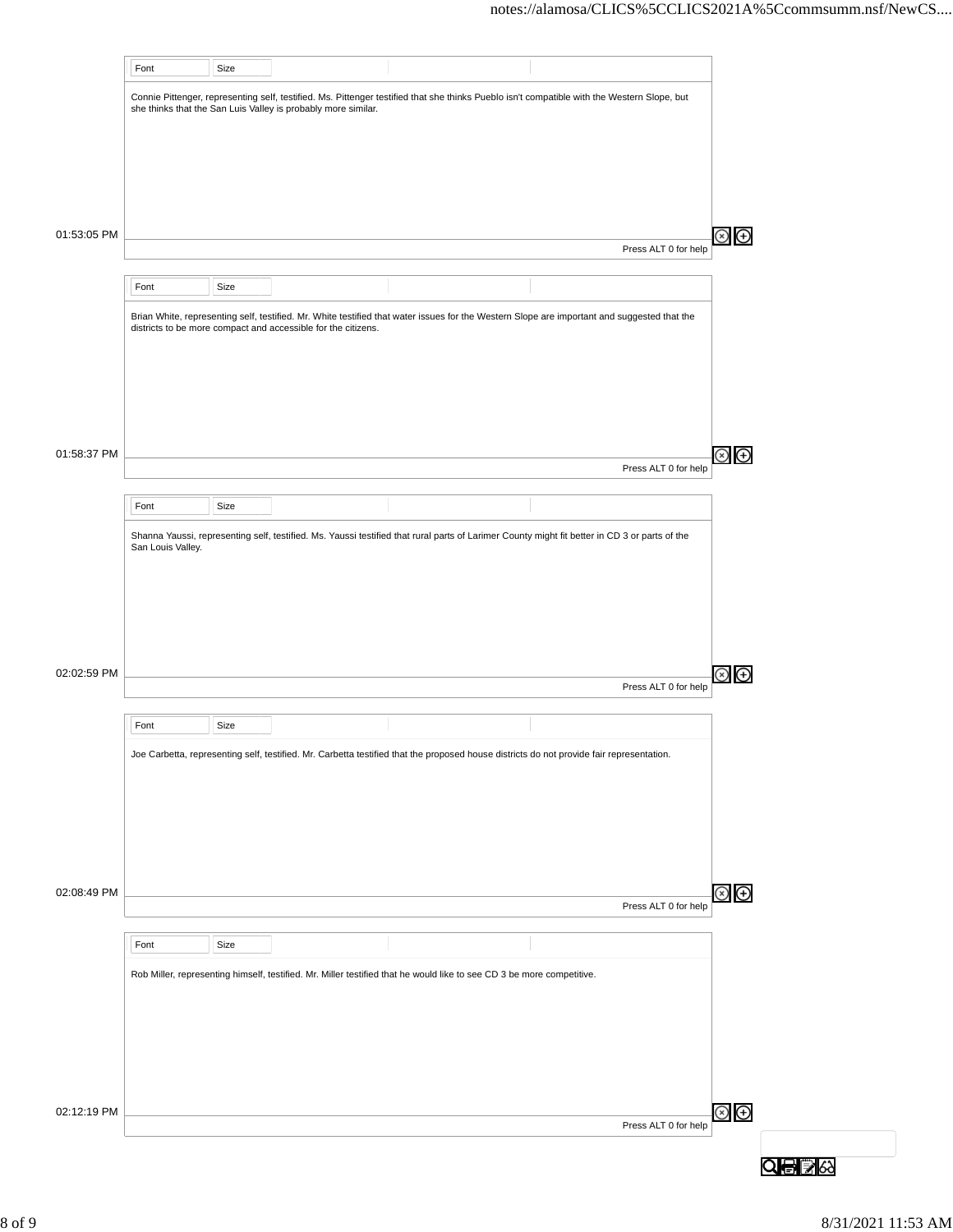|             | Font                    | Size |                                                                                                                                       |                      |  |
|-------------|-------------------------|------|---------------------------------------------------------------------------------------------------------------------------------------|----------------------|--|
|             | and necessary criteria. |      | Kevin Kuns, representing himself, testified. Mr. Kuns explained how he drew maps to create better representation with population data |                      |  |
|             |                         |      |                                                                                                                                       |                      |  |
|             |                         |      |                                                                                                                                       |                      |  |
| 02:16:17 PM |                         |      |                                                                                                                                       | Press ALT 0 for help |  |

02:27:44

The committee adjourned.